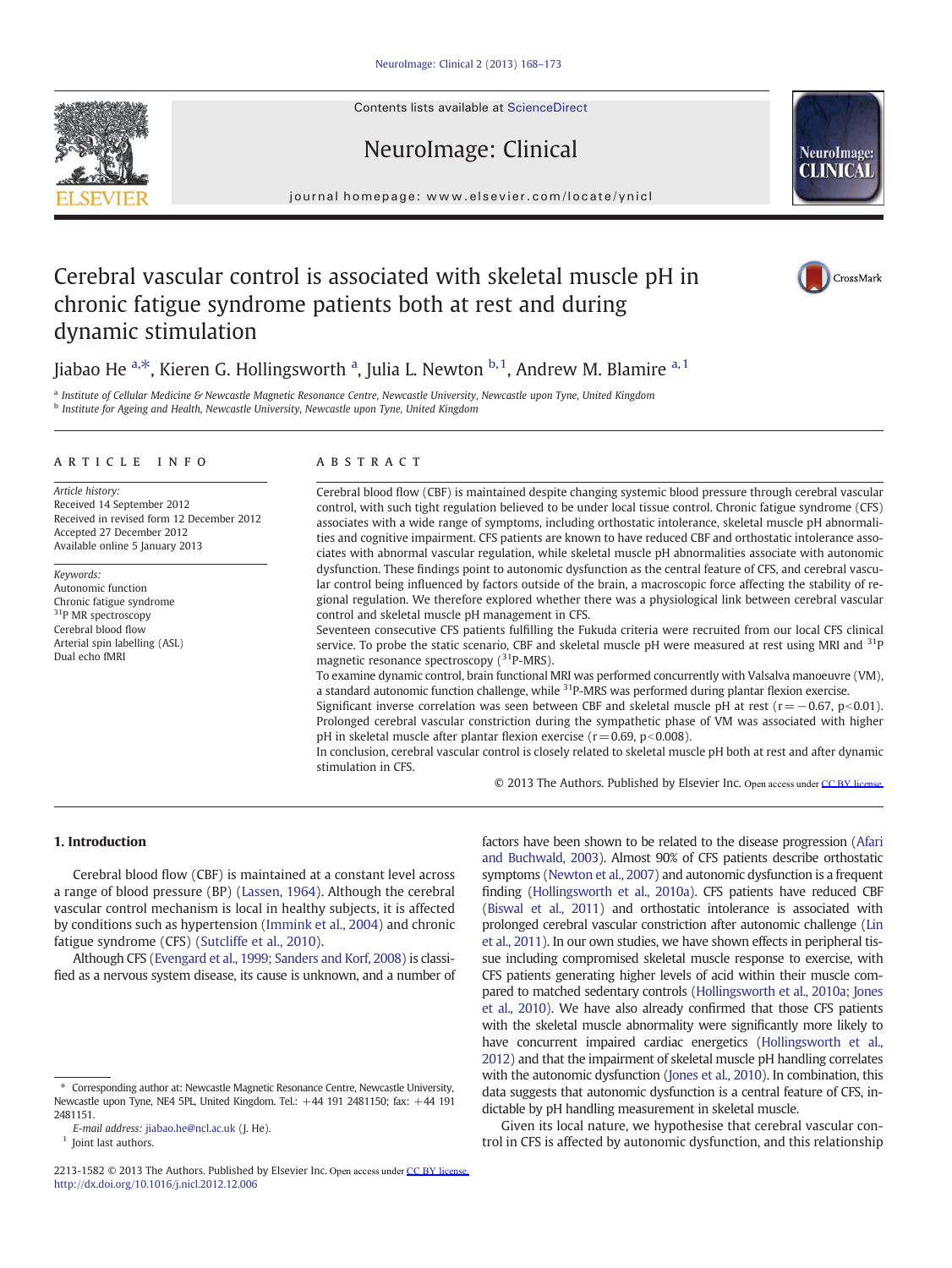<span id="page-1-0"></span>would manifest itself in a correlation between the pH handling in skeletal muscle and cerebral vascular control.

To test our hypothesis in a resting state we performed arterial spin labelling (ASL) magnetic resonance imaging (MRI) to measure CBF in the brain and used 31P magnetic resonance spectroscopy (MRS) to probe skeletal muscle pH.

The Valsalva manoeuvre (VM) has been widely used to identify deficits in autonomic and cardiac function [\(Remmen et al., 2006;](#page-5-0) [Woo et al., 2007\)](#page-5-0) as it induces phased changes in BP [\(Dawson et al.,](#page-4-0) [1999\)](#page-4-0) (Fig. 1b). In particular, sympathetic function is characterised by a rapid increase in BP at the end of the VM (marked "x" in Fig. 1b). The vascular dilation associated with sympathetic function can be detected by functional MRI (fMRI), tailored to reflect transient changes in blood volume ([Glover et al., 1996](#page-4-0)). Plantar flexion exercise demonstrated a skeletal muscle pH handling abnormality in CFS patients ([Jones et al., 2010](#page-5-0)). The recovery of pH in skeletal muscle after exercise is assisted by modulated blood flow through changing vascular calibre, a factor influenced by the autonomic function.

To examine the relationship between cerebral vascular control and skeletal muscle pH handling in response to dynamic stimulation, we explored the relationship between cerebral vascular parameters during the VM through fMRI and skeletal muscle pH during plantar flexion exercise through  $31P$  MRS.

# 2. Methods

Seventeen consecutive CFS patients were recruited from the local CFS clinical service based at the Newcastle upon Tyne Hospitals NHS Foundation Trust. All participants fulfilled the CDC 1994 (Fukuda) diagnostic criteria for CFS ([Fukuda et al., 1994\)](#page-4-0). The study was reviewed and approved by the Newcastle and North Tyneside Local Ethics Committee. The sponsor was Newcastle upon Tyne Hospitals NHS Foundation Trust and all participants provided written informed consent prior to the experiment. The study was performed on a 3 T whole body MR scanner (Achieva, Philips Medical Systems, The Netherlands). Two separate appointments were made for each patient to look at the brain and skeletal muscle, with a median time gap of 18 days.

## 2.1. Brain imaging

All the brain scans were performed in a single session for each patient using an 8 channel SENSE coil. Scans included 3D  $T_1$  weighted anatomical images, resting CBF maps and dynamic imaging of the VM in a functional MRI study.

#### 2.1.1. Anatomical images

Anatomical images in sagittal orientation were acquired using a standard  $T_1$  weighted clinical protocol with a resolution of  $1 \times 1 \times 1.2$  mm<sup>3</sup>, field of view (FOV) of  $240 \times 240 \times 216$  mm<sup>3</sup>, repetition time (TR) of 8.1 ms and echo time (TE) of 4.6 ms. Segmentation in SPM8 ([Frackowiak, 2004](#page-4-0)) was performed on the anatomical images to generate patient specific grey matter masks.

#### 2.1.2. Resting CBF mapping

Resting CBF was measured using an arterial spin labelling (ASL) based sequence [\(Kim, 1995; He and Blamire, 2010](#page-5-0)), with spiral readout module, TE of 11.13 ms, TR of 4 s,  $4 \times 4$  mm<sup>2</sup> in-plane resolution, FOV of  $256\times256$  mm<sup>2</sup>, 30 averages and inflow time of 1500 ms. The image volume covered 14 contiguous slices of 6 mm thickness, which was positioned parallel to the anterior commissure (AC)–posterior commissure (PC) line and centred at the corpus callosum. Images were processed in SPM8 to correct for patient movement [\(Frackowiak,](#page-4-0)

fMRI paradigm: 30 s baseline and four 60 s cycles.



Fig. 1. Shows (a) the schematic paradigm of the fMRI experiment, (b) the schematic diagram illustrating the mean arterial blood pressure (MABP) time course during the four phases of Valsalva manoeuvre, and (c) the group mean of cycle averaged time course measured in fMRI experiment. The fMRI paradigm was composed of 30 s baseline and four 1 min cycles. Each cycle was composed of 16 s Valsalva manoeuvre and 44 s rest. The BP response is divided into four phases, each labelled in different shades and marked as "I", "II", "III" and "IV". The characteristic peak associated with sympathetic function is marked by "x". The fMRI protocol monitors a signal related to cerebral vascular dilation. Individual time courses were normalised to their respective baseline signal level to derive the percentage change time course. The onset of the Valsalva manoeuvre is aligned to 0 s, while its duration is marked by the grey window. For each time course, the peak associated with sympathetic function, marked by "x", was identified, with its time (dotted line) and magnitude (solid line) measured.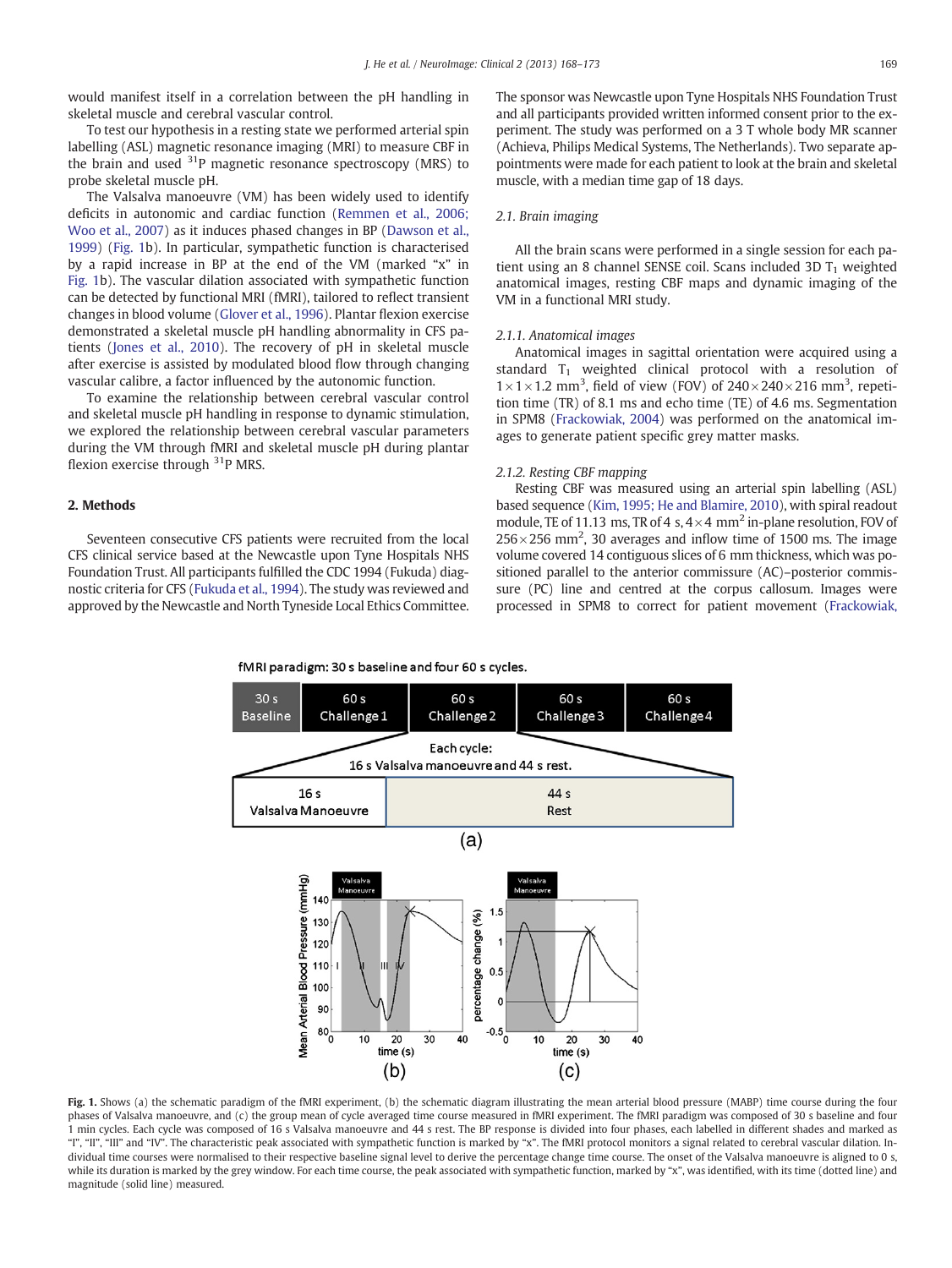[2004\)](#page-4-0). The grey matter mask, generated from the anatomical images, was applied to the perfusion weighted images, and subsequently the grey matter CBF was quantified [\(Kim and Tsekos, 1997\)](#page-5-0).

### 2.1.3. Functional MRI

To investigate the effect of the Valsalva manoeuvre (VM) on the cerebral circulation, subjects underwent a stimulus paradigm consisting of a 30 s baseline period followed by four 1 min cycles each comprising of a 16 s duration VM followed by a 44 s rest period ([Fig. 1a](#page-1-0)). The physiological responses ([Fig. 1](#page-1-0)b) to the VM have four phases ([Dawson et al.,](#page-4-0) [1999; Stolz et al., 2010\)](#page-4-0): (I) onset of the initial strain increases intrathoracic pressure and pulmonary blood is forced into the left atrium to increase cardiac stroke volume and mean arterial blood pressure (MABP); (II) due to reduced venous return, the stroke volume decreases causing transient reduction in MABP until sympathetic activation induces vascular constriction causing MABP and heart rate to rise; (III) immediately after releasing the breathing pressure, the reduced pressure in the chest induces a reduction in stroke volume and further vascular constriction; (IV) with unimpeded venous return, cardiac output increases rapidly and rises above normal levels, before returning to the resting condition under the sympathetic control. Functional MRI used a dual echo time (TE) gradient echo EPI sequence to characterise the brain response to VM. An imaging volume was selected parallel to the AC–PC line and centred at the anterior part of the corpus callosum (20 slices, 4 mm thickness,  $2.1 \times 2.1$  mm<sup>2</sup> in-plane resolution,  $112 \times 112$  matrix size, TR of 2 s, TE of 14.0 ms and 39.2 ms). This method provided two levels of sensitivity to the cerebrovascular response, with the short echo time signal considered in this report being mainly sensitive to the tissue water density (data from the second echo not reported here). Transient changes in this signal during stimulation reflect the vascular dilation [\(Glover et al., 1996](#page-4-0)). An air pressure monitoring system was employed to measure performance of the VM, consisting of a mouthpiece (POWERbreath, HaB direct, UK) adapted with a 30 ml Luer lock syringe and anti bacterial air filter (Albert Waeschle, UK) and connected via oxygen tubing to a purpose built electronic air pressure meter. Instructions to begin and end each VM were visually presented to the subject in the scanner via a projection system. During the VM, subjects were instructed to maintain an exhaled air pressure of 40 mm Hg and were presented with real-time pressure feedback which was marked out as a target line on the visual display. Functional MRI time series data were processed in SPM8 to extract the time course of the signal changes.Within the dataset for each subject, all scans were aligned, spatially smoothed using an 8 mm full width at half maximum (FWHM) Gaussian kernel and co-registered with anatomical images using default configurations [\(Frackowiak, 2004\)](#page-4-0). The grey matter mask, generated from the anatomical images, was then applied as a global region of interest and the average time courses extracted. Each time course was subsequently smoothed and interpolated to 0.1 s temporal resolution using a spline algorithm [\(De Boor, 1978\)](#page-4-0). Average fMRI responses to the VM were created for each individual subject. To correct for response variations, the onset of each individual VM was defined as the time point at which the air pressure reached 5 mm Hg (based on the recorded air pressure trace). A time course of 40 s duration was extracted for each cycle, starting at the detected onset time and the 4 responses averaged. The cycle averaged time courses were then normalised to the baseline signal level to obtain percentage change time courses. The timing and magnitude of the recovery peak were measured (marked by 'x' in [Fig. 1](#page-1-0)c).

#### 2.2. Muscle MR spectroscopy

MRS data acquisition was performed on a different day to brain imaging, to avoid potential physiological interference between the Valsalva manoeuvre and skeletal muscle exercise. MRS data acquisition and quantification ([Kemp and Radda, 1994; Kemp et al., 1997;](#page-5-0) [Vanhamme et al., 1999\)](#page-5-0) were performed in the same manner as our previous work [\(Hollingsworth et al., 2008](#page-5-0)). The exercise protocol [\(Fig. 2](#page-3-0)a) comprised a 180 s baseline followed by two 570 s long exercise cycles interspersed by a 120 s rest period. Each exercise cycle contained 180 s plantar flexion with a fixed load of 35% of the maximum voluntary contraction [\(Hollingsworth et al., 2008](#page-5-0)) and a 390 s recovery period. Resting muscle pH was measured from spectra acquired during the pre-exercise baseline period (marked as "Baseline" in [Fig. 2a](#page-3-0)). Post exercise recovered pH was measured from the second plantar flexion cycle (marked as "Post-Ex" in [Fig. 2a](#page-3-0)), with the first plantar flexion cycle performed to remove muscular adaptation effects [\(Hollingsworth et al., 2010b; Jones et al., 2012\)](#page-5-0).

# 2.3. Statistical analysis

Statistical analysis was performed using SPSS statistical software (Version 19, IBM, New York, USA). To examine the relationship between baseline CBF and pH in the skeletal muscle at rest, linear regression (comparison 1) was performed on the CBF and resting pH. To investigate the relationship between cerebral vascular dilation and pH in skeletal muscle after physical challenge, the time and magnitude of the fMRI characteristic peak (marked out on [Fig. 1c](#page-1-0)) were linearly regressed against the recovered pH measured after plantar flexion cycles (comparisons 2 and 3).

# 3. Results

The dataset showing the mean fMRI signals averaged across the subjects is shown in [Fig. 1](#page-1-0)c and shows the multiple phases seen in the expected BP response during the performance of the VM.

Resting cerebral blood flow (CBF) in the CFS patients was significantly inversely correlated with skeletal muscle resting pH measured during the baseline period [\(Fig. 3](#page-3-0),  $r = -0.67$ , corrected p<0.01) indicating that a higher acidity within the skeletal muscle at rest was associated with increased CBF.

When we explored the responses during the VM, there was also significant correlation [\(Fig. 4](#page-3-0),  $r=0.69$ , corrected  $p<0.008$ ) between the vascular dilation sympathetic peak time (marked by 'x' in [Fig. 1](#page-1-0)c, corresponding to the time of maximal vascular dilation after VM), and the recovered pH (marked as 'Post-Ex' [Fig. 2a](#page-3-0)), measured after a fixed period of recovery at the end of plantar flexion exercise; this positive correlation indicates that a delayed vascular dilation peak is associated with a higher (more alkaline) recovered pH. There was no significant correlation between the magnitude of the sympathetic peak and recovered pH ([Fig. 5,](#page-4-0)  $r = 0.10$ , corrected  $p =$ NS), indicating that the vascular dilation in sympathetic phase of the VM is not significantly related to recovered skeletal muscle pH.

### 4. Discussion

This study has found that cerebral vascular control and skeletal muscle pH regulation are closely related, both at rest and when responding to dynamic stimulation in CFS patients, pointing to cerebral vascular control being affected by autonomic dysfunction.

CFS patients have been shown to have reduced CBF [\(Biswal et al.,](#page-4-0) [2011\)](#page-4-0) and higher skeletal muscle pH at rest [\(Jones et al., 2010](#page-5-0)). In this study we have shown a significant correlation ([Fig. 3\)](#page-3-0) between these parameters when measured in the same subject.

Since the vascular constriction and dilation are distinctively associated with each phase of the physiological responses in VM, the vascular dilation time course measured in the brain using fMRI allows the identification of the four phases. The vascular dilation characteristic peak is at the end of phase IV, where vascular dilation and sympathetic control reach their maximum. We have shown that CFS patients have higher recovered skeletal muscle pH (more alkaline) [\(Jones et al., 2012](#page-5-0)); and it has been shown that orthostatic intolerance is associated with prolonged vascular constriction after autonomic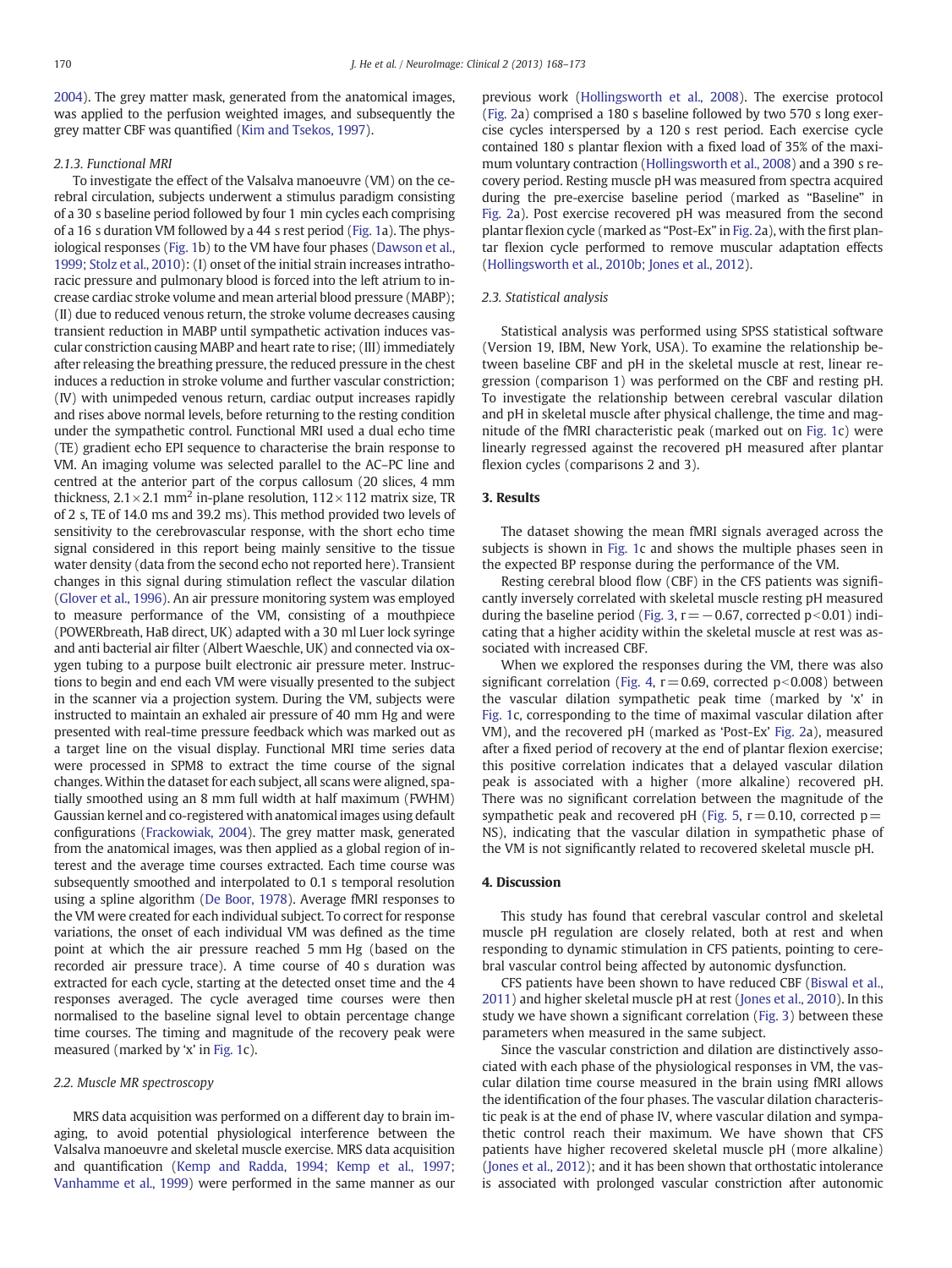Exercise protocol: 180 s baseline and two 570 s cycles interspersed with 120s Rest.

<span id="page-3-0"></span>

Fig. 2. Shows (a) the schematic protocol for skeletal muscle exercise, and (b) a schematic pH response illustration during a plantar flexion cycle. The skeletal muscle exercise protocol contained 2 min baseline and three 9.5 min cycles interspersed by 2 min rest. Each cycle consisted of 3 min plantar flexion exercise and 6.5 min recovery period. The resting pH was measured during the baseline period, marked as "Baseline" in the figure. The recovered pH was measured during the rest period, marked as "Post-Ex" in the figure, after two plantar flexion cycles to minimise muscular adaptation effects. The period of plantar flexion exercise is marked by the grey window on the pH time course.

challenge [\(Lin et al., 2011\)](#page-5-0). A significant correlation (Fig. 4) was found between the recovered pH and the vascular dilation characteristic peak time.

Although conventionally CFS has been considered to be a disease with primary CNS pathologies and secondary peripheral consequences, our results point to possible alternative disease mechanisms. It is possible that CFS is driven by a primary peripheral abnormality that is associated with secondary central sequelae, where a compromised skeletal muscle cellular membrane function underpins the observed abnormalities. The blood pH is generally maintained in a very narrow range through gas composition. Only very limited clinical conditions manifest themselves through altered blood pH. It has been shown that CFS patients often experience hyperventilation [\(Bogaerts et al., 2007](#page-4-0)), indicating acidic pressure on blood pH, since blood pH modulates breathing activity. However, hyperventilation also increases the concentration of oxygen in the blood, resulting in a vasoconstrictive effect, in turn reducing CBF at rest and which would prolong cerebral vascular constriction after autonomic challenge. The <sup>31</sup>P MRS measures the intracellular pH, where CFS patients showed higher pH (more alkaline) both at rest ([Jones et al., 2010](#page-5-0)) and after a fixed recovery period ([Jones et al., 2012\)](#page-5-0). The pH in skeletal muscle



 $r = 0.69$   $p = 0.0075$ 29 28 Peak Time (s) 27 26 25  $24$ 6.98 7.02 7.04 7.06  $\overline{7}$ recovered pH

Fig. 3. Shows that there is a significant correlation between cerebral blood flow (CBF) measured in brain and the resting pH measured during baseline in skeletal muscle. The strong negative correlation indicates that in CFS patients higher alkalinity in skeletal muscle is associated with lower CBF, while higher acidity is associated with higher CBF.

Fig. 4. Shows the significant correlation between the cerebral vascular dilation characteristic peak time and the recovered pH measured during the rest between plantar cycles (shown in Fig. 2). The positive correlation indicates that an earlier cerebral vascular dilation peak related to sympathetic function is associated with a lower recovered pH.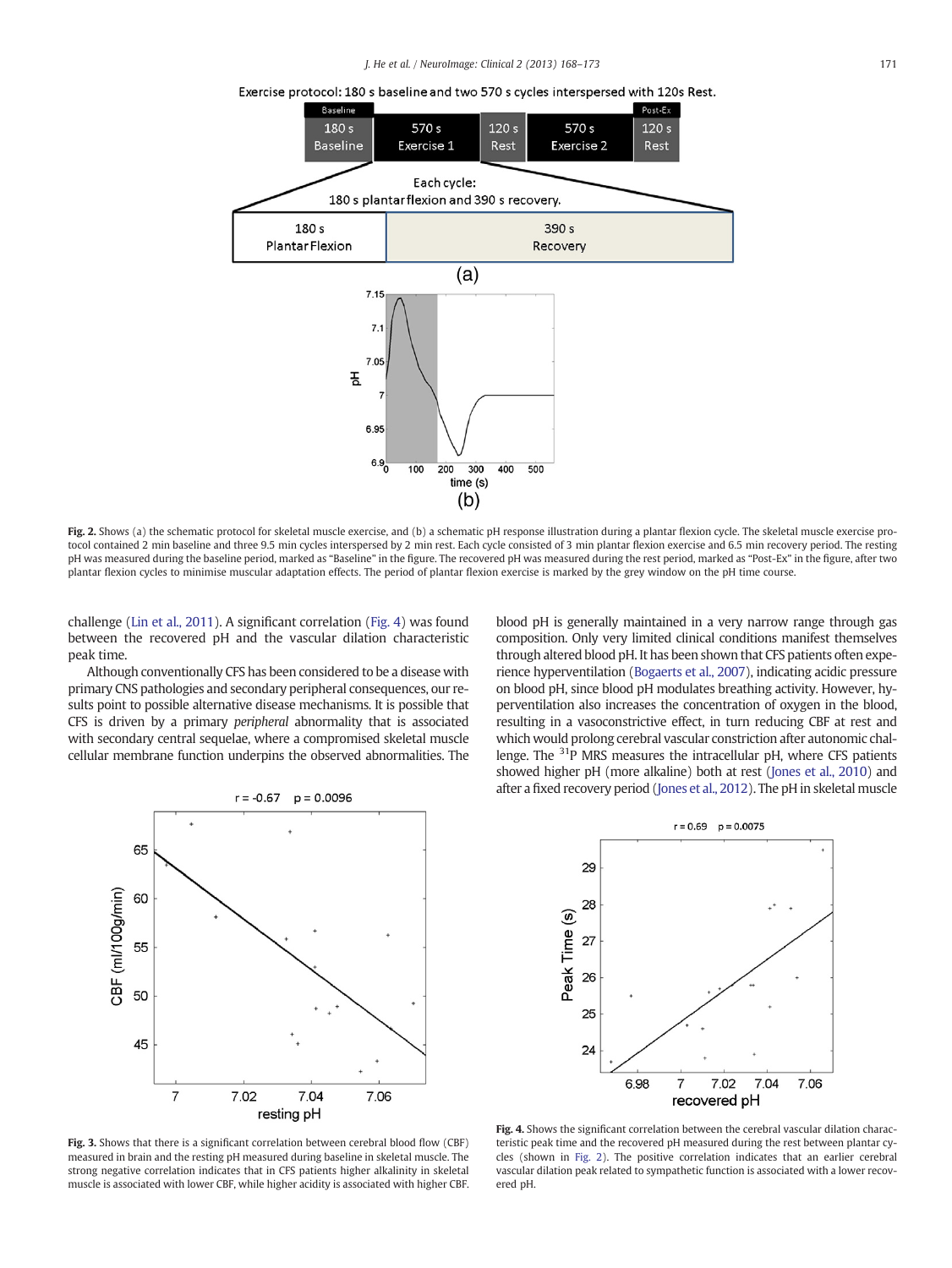<span id="page-4-0"></span>

Fig. 5. Shows the non-significant relationship between the cerebral vascular dilation characteristic peak magnitude and the recovered pH measured during the rest between plantar cycles (shown in [Fig. 2\)](#page-3-0).

is tightly regulated to maintain enzyme functions, while blood has higher pH (more alkaline). We postulate that a compromised skeletal muscle cellular membrane function may lead to the equalisation of the pH between the skeletal muscle intracellular environment and blood, where an increase in intracellular pH (more alkaline) and decrease in blood pH (acidosis) take place, triggering hyperventilation to buffer the pH change in the blood. Furthermore, we have also shown that the nadir pH ([Fig. 2b](#page-3-0)) during plantar flexion cycle is reduced (more acidic) in CFS patients, while its recovery to baseline is slower [\(Jones et al., 2012\)](#page-5-0). This is in agreement with the suggestion that increased oxygen concentration in the blood (hyperoxia) compromises the vasodilation, aggravating acid accumulation and reducing the ability of waste removal. It has also been shown that plasma lipid peroxidation is elevated in CFS patients (Brkic et al., 2010), indicating a poor membrane integrity. It has also been shown that supplements of essential fatty acids can relieve the symptoms in CFS patients ([Warren et al., 1999](#page-5-0)), while antioxidant supplements have been shown to be effective in the animal model [\(Singh et al.,](#page-5-0) [2002](#page-5-0)). However, blood acidosis may also affect cellular membrane function, hence the underpinning mechanism of CFS cannot be fully resolved directly in this work, and extensive further work with detailed blood composition analysis is necessary to validate the pathophysiological model implicated here. Nevertheless, our results point to a disease mechanism outside of the CNS, with a peripheral cause.

Despite the current lack of consensus as to the underlying biological basis of CFS, there is considerable evidence, we believe supported by the current study, to highlight an abnormality of the autonomic nervous system as a unifying pathological factor. However, studies have suggested that in those with CFS there are other established aspects of this illness, including HPA-axis abnormalities (Cleare et al., 2001), central sensitization [\(Meeus and Nijs, 2007\)](#page-5-0) and cognitive problems (Beaumont et al., 2012). Our findings of the changes in vascular control could provide the underpinning abnormality that explains these apparently disparate problems experienced by those with CFS.

There is no control group in this study. However, there is a wealth of literature showing that CFS patients have abnormal vascular control, as well as abnormal skeletal muscle pH management. The purpose of this study was to examine whether these two abnormalities are related to each other. Since these abnormalities are well known and documented, the absence of a control group does not affect the conclusions of this study. Despite the fact that the number of patients enrolled in this study was not large, the strength of the correlations presented in this work is high, indicating the close relationship between the examined parameters. CFS is a heterogeneous disorder in terms of pathophysiology. Our results provide initial evidence that there is a commonality in terms of the characteristics of CFS. Despite heterogeneity, it is recognised that CFS patients often suffer from autonomic dysfunction and skeletal muscle pH abnormality. Our results show that these common abnormalities in CFS are closely linked in the patient cohort studied. However, larger scale studies should be commenced to examine the effects of heterogeneity on the observed relationships. Although the results presented in this work, in conjunction with literature findings, point towards alternative disease mechanisms, the results are correlative and do not prove a causal relationship. These drawbacks warrant further investigations on the direction initiated by this work.

This study is not only informative from scientific point of view, but also provides foundation for clinical management of CFS. The VM is a standard autonomic function challenge inducing large variations in systemic BP. Since CFS patients often suffer from autonomic function abnormalities and orthostatic intolerance in daily life, the VM provides a useful tool to explore the effects of autonomic/orthostatic challenges. CBF is a key indicator of cerebral function, providing a marker for cerebral wellbeing affecting daily life. In this work, we explored the impact of autonomic challenge on key indicator of brain health, through the combination of VM and blood flow measurement.

It is clear from this work that cerebral vascular control and skeletal muscle pH management are closely related, both at rest and after dynamic stimulation in CFS patients, indicating a strong influence of autonomic dysfunction on cerebral vascular control, However, further studies are required to fully appreciate the underlying pathology of CFS, especially CBF, oxygenation level measurement during VM and skeletal muscle perfusion measurement during rest and plantar flexion exercise.

# Acknowledgment

The authors would like to thank Carol Smith, Louise Morris and Tim Hodgson for radiographer support. This work was funded by the Myalgic Encephalomyelitis (ME) Research UK Irish ME Trust, and the John Richardson Research Group.

# References

- Afari, N., Buchwald, D., 2003. Chronic fatigue syndrome: a review. The American Journal of Psychiatry 160, 221–236.
- Beaumont, A., Burton, A.R., Lemon, J., Bennett, B.K., Lloyd, A., Vollmer-Conna, U., 2012. Reduced cardiac vagal modulation impacts on cognitive performance in chronic fatigue syndrome. PLoS One 7, e49518.
- Biswal, B., Kunwar, P., Natelson, B.H., 2011. Cerebral blood flow is reduced in chronic fatigue syndrome as assessed by arterial spin labeling. Journal of Neurological Sciences 301, 9–11.
- Bogaerts, K., Hubin, M., Van Diest, I., De Peuter, S., Van Houdenhove, B., Van Wambeke, P., Crombez, G., Van den Bergh, O., 2007. Hyperventilation in patients with chronic fatigue syndrome: the role of coping strategies. Behaviour Research and Therapy 45, 2679–2690.
- Brkic, S., Tomic, S., Maric, D., Novakov Mikic, A., Turkulov, V., 2010. Lipid peroxidation is elevated in female patients with chronic fatigue syndrome. Medical Science Monitor 16, CR628–CR632.
- Cleare, A.J., Miell, J., Heap, E., Sookdeo, S., Young, L., Malhi, G.S., O'Keane, V., 2001. Hypothalamo–pituitary–adrenal axis dysfunction in chronic fatigue syndrome, and the effects of low-dose hydrocortisone therapy. Journal of Clinical Endocrinology and Metabolism 86, 3545–3554.
- Dawson, S.L., Panerai, R.B., Potter, J.F., 1999. Critical closing pressure explains cerebral hemodynamics during the Valsalva maneuver. Journal of Applied Physiology 86, 675–680.

De Boor, C., 1978. A Practical Guide to Splines. Springer-Verlag, New York. Evengard, B., Schacterle, R.S., Komaroff, A.L., 1999. Chronic fatigue syndrome: new in-

- sights and old ignorance. Journal of Internal Medicine 246, 455–469. Frackowiak, R.S.J., 2004. Human Brain Function, 2nd ed. Elsevier Academic Press,
- Amsterdam; Boston. Fukuda, K., Straus, S.E., Hickie, I., Sharpe, M.C., Dobbins, J.G., Komaroff, A., 1994. The chronic
- fatigue syndrome: a comprehensive approach to its definition and study. International Chronic Fatigue Syndrome Study Group. Annals of Internal Medicine 121, 953–959. Glover, G.H., Lemieux, S.K., Drangova, M., Pauly, J.M., 1996. Decomposition of inflow and
- blood oxygen level-dependent (BOLD) effects with dual-echo spiral gradientrecalled echo (GRE) fMRI. Magnetic Resonance in Medicine 35, 299–308.
- He, J., Blamire, A.M., 2010. Application of variable-rate selective excitation pulses for spin labeling in perfusion MRI. Magnetic Resonance in Medicine 63, 842–847.